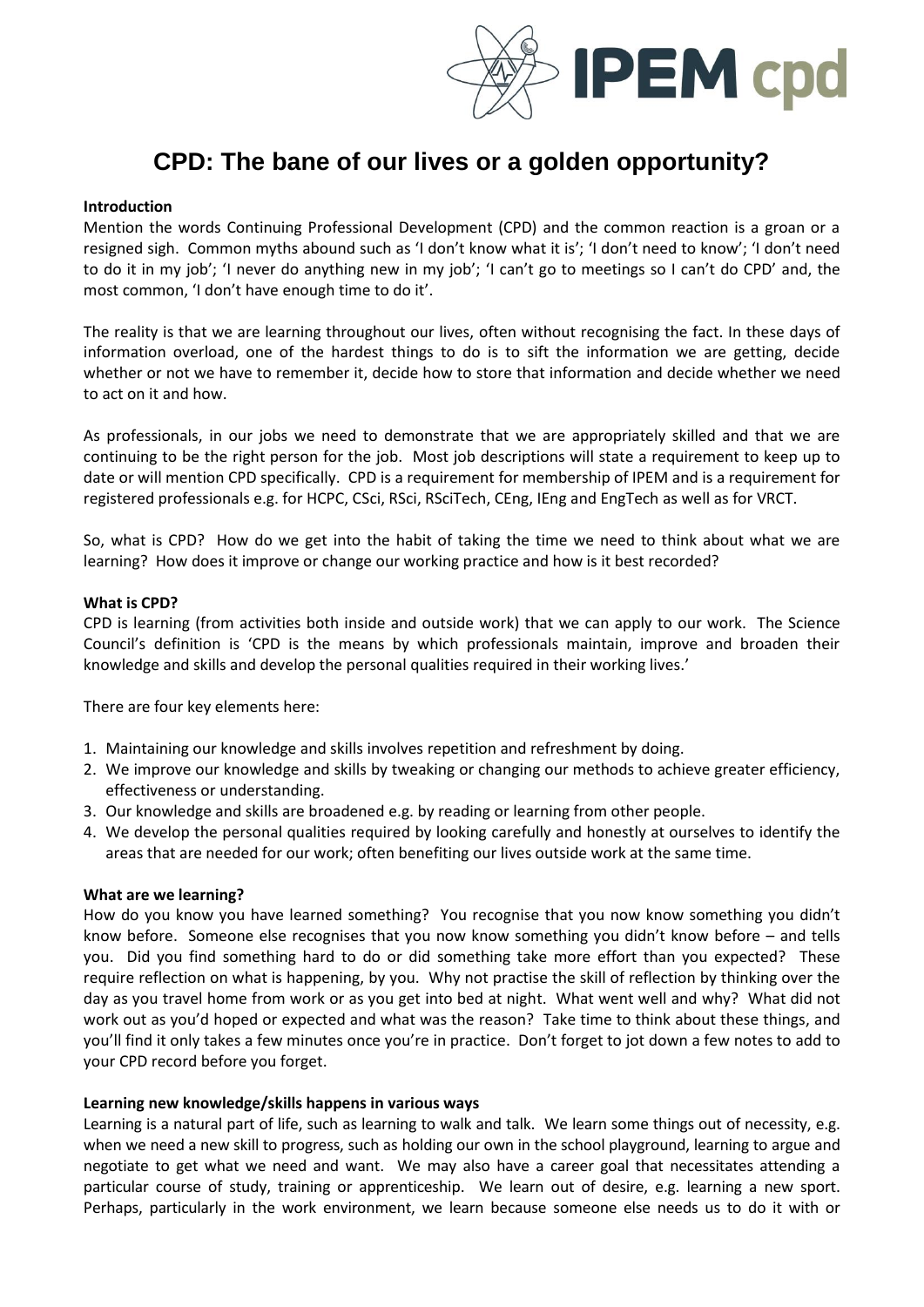without our buy-in. Whichever way we learn, we have to be honest with ourselves: two people can do the same task and each will learn something different from doing it. Only by defining goals and reflecting on what we have learned will we recognise what we have (or have not) learned. There is a presentation on reflection and a reflection diary template in the Members' area of the IPEM website which you may find useful.

# **What and how much do we need to do and record?**

The five categories used by IPEM and the Science Council, and a number of other CPD schemes, are as follows:

- 1. Work based
- 2. Professional activity
- 3. Formal/educational
- 4. Self-directed learning
- 5. Other

Some CPD activities are obviously in one category or another, while others could be put into different categories, depending on the way that you describe or emphasise the activities. It is recommended that you try and include activities in two or three of these five categories at least, in any one CPD year.

# **1. Work-based learning**

This is professional development that takes place by fulfilling the current job role and will naturally take place as we gain experience, are given greater independence and responsibility and do tasks that are more complex or have greater scope. Have a look at your job description, where phrases such as the following give some useful terminology to put in your reflection about what you've learned:

- '…be responsible for…'
- '… establish and maintain competency…'
- '…investigate incidents and report findings…'
- '…supervise and train others…'
- '…work independently…'
- '…follow standard procedures…'
- '…adapt to sudden change in priorities…'
- '…communicate critical/sensitive information…'
- '…undergo annual appraisal…'
- '…undertake continuing professional development…'

Ask yourself 'Can I do all these already to the required standard?'; 'Do I need to learn how to do some of them (better)?'; 'Do I need to improve/change my methods?'; 'How do I need to update my knowledge?'; 'How will I work towards the next level up, or progress in my chosen career direction?'

## **2 Professional activity**

This includes participating in the activities of a professional body, developing our own professional skills and contributing to the knowledge of other professionals and participating in activities that apply scientific expertise in the wider community e.g. attending a careers fair that informs the public about our area of work.

## **3 Formal/educational**

The most obvious activity is that which leads to gaining a further academic or professional qualification. Also in this category would be attendance (in person or remotely) at structured learning organised by professional bodies and preparation of papers, articles or presentations for a professional audience.

## **4 Self-directed learning**

In this category, you as the individual, take the initiative in diagnosing your learning needs, formulating learning goals, designing the learning experiences that will be most effective for you, identifying and using the human and material resources needed and finally, but most importantly, evaluating the learning outcomes.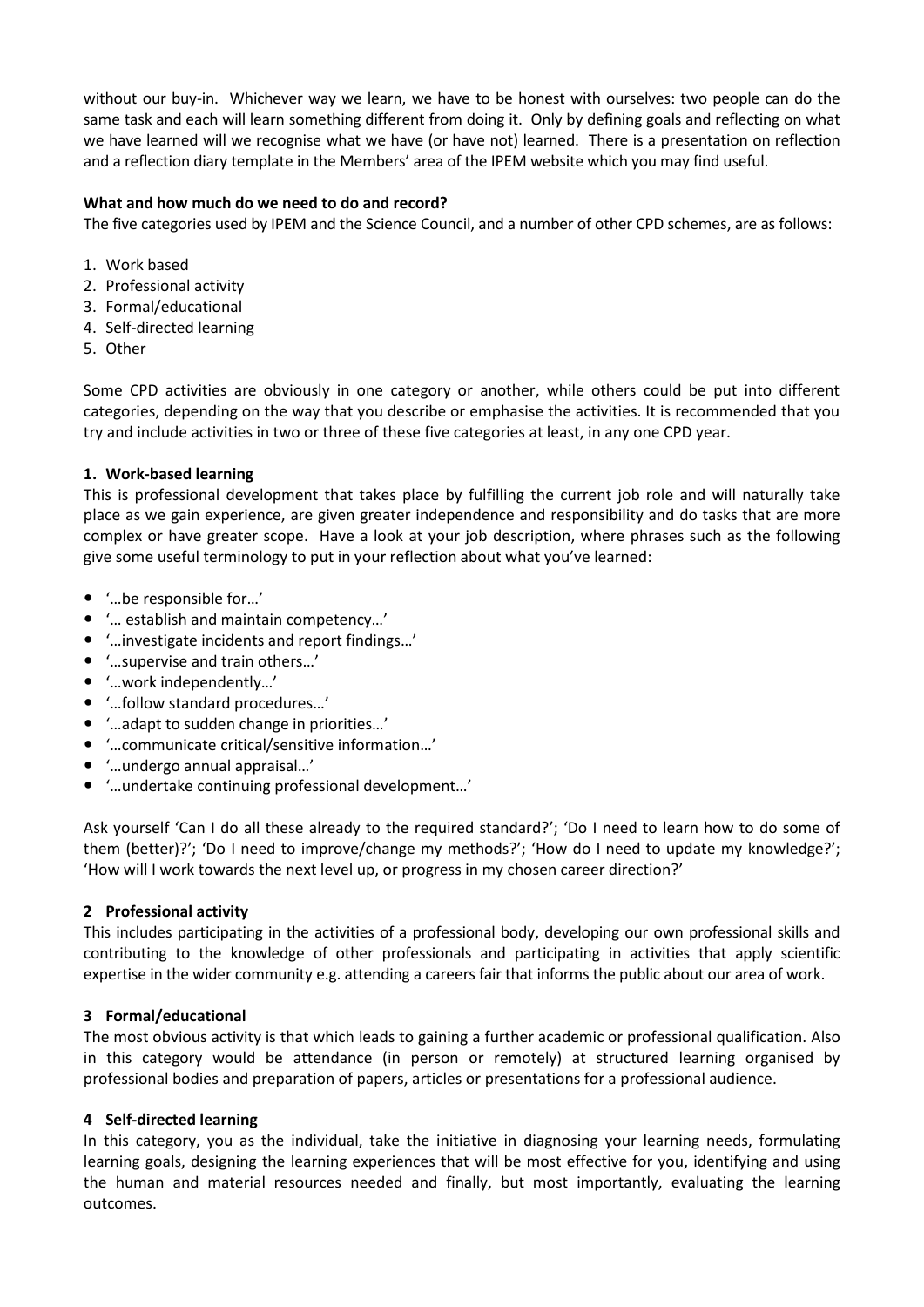# **5 Other**

This 'other' category is there to include activities, inside or outside work, which may not require scientific expertise, but which help develop transferable skills and gain experiences that are valuable in the current professional role or in future career directions. Some examples include being a member of a Parent Teacher Association, being a secretary, treasurer or coach for a club/society, attending an evening class to learn a new life-skill.

## **What do we need to record to demonstrate CPD?**

For your own benefit you are identifying the learning you have done and categorising it to order the activities; reminding yourself what you've done in the past year and what you've learned; and justifying your role and your employment

For your manager's benefit a record of your CPD is particularly useful for the appraisal process to demonstrate how you have met the goals outlined in your Professional Development Plan (PDP) and to ensure that you have learned what was required.

For your organisation's benefit – are the staff remaining current, efficient and worth keeping?

Keep a record of your CPD in a way that suits you (a spreadsheet is ideal and simple). Chronological order is usually the simplest, in terms of adding activities as they occur. Make sure each activity in your record has a date; the title of the activity; reflection on the benefit to you; reflection on the benefit to the person/people/organisation you were doing it to/for; a note of where to find the evidence and a rough estimate of the time spent on the activity in hours, or CPD points allocated, if applicable.

Keeping track of the evidence of your learning (taking care not to breach confidentiality policies in your keeping of evidence) can be done in numerous ways, to suit you and your department:

- Diary or log book
- Spreadsheet
- E-mails, memos
- Certificate
- Copy of new procedure
- Report
- Record of a repair/design etc

Structuring your learning in the work environment will make the process more efficient:

- Create a spreadsheet to record your activity (use the system or format provided/required by your CPD provider if you have one)
- Plan your CPD in advance. Sources of information that you might include are your Job description, appraisal goals and personal development plan, your employer's objectives, applicable skills/activities from outside work and your career / life goals
- Update the spreadsheet regularly e.g. once a month, using your diary, notebook, etc to remind you of what you've done
- Decide on a plan of action and carry it out (keep it simple)

Sometimes there is confusion between what CPD is and what is discussed in your appraisal. Your CPD plan is much wider than your appraisal goals, but you may choose to limit what you write up in your CPD record, if you wish to keep your longer-term goals to yourself. An example of an objective from your PDP discussed at your appraisal and how it connects with CPD plan activities is:

 PDP objective: Become proficient in repairing new equipment types X and Y within 6 months, by following department procedures, to a standard which passes the internal assessment process.